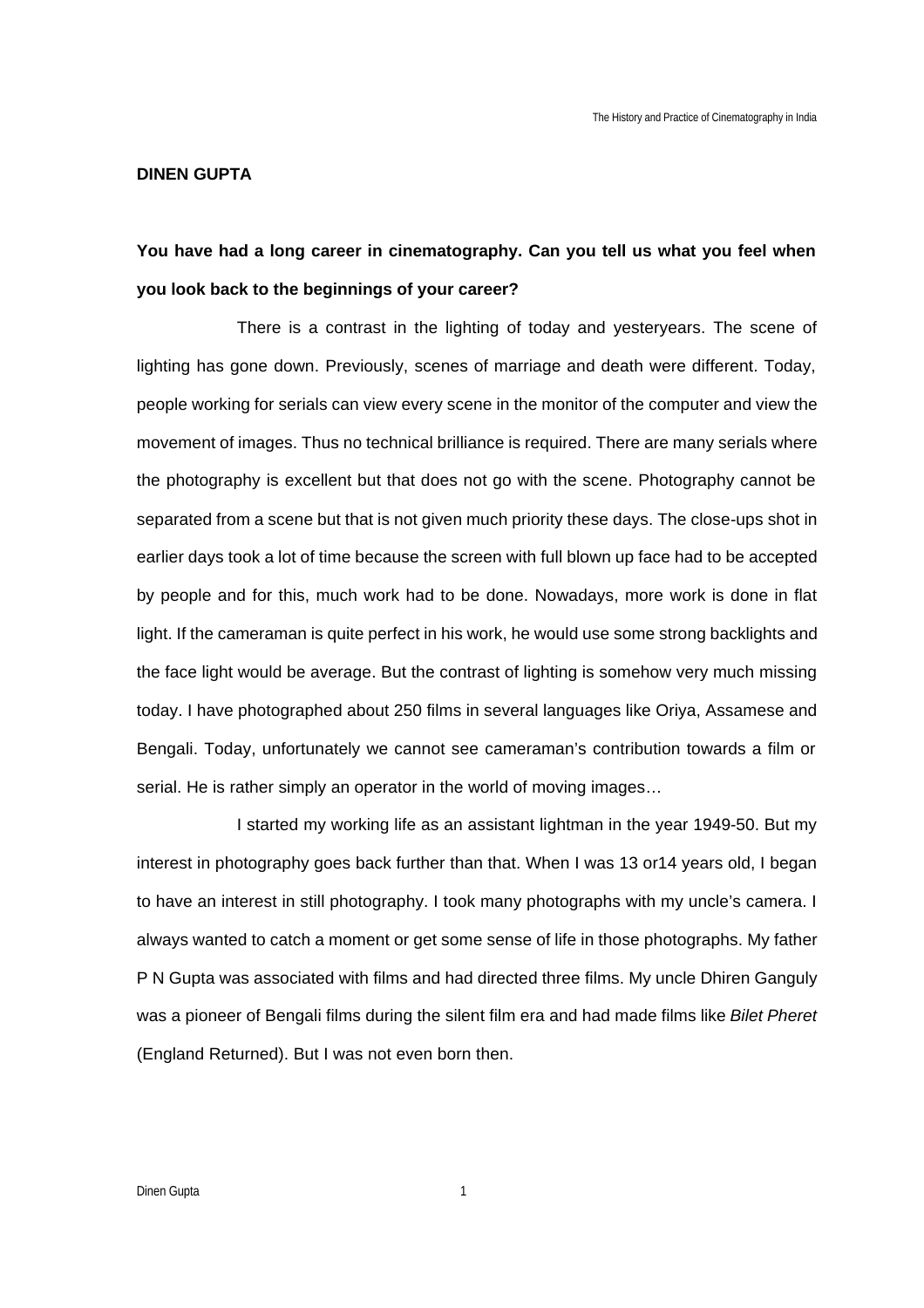Anyway, to come back to how I started with photographs; I used to think that if I continue taking photographs, I could choose this as my profession someday. From my childhood I tried to develop negatives and also to enlarge photographs in my own room. It was with a lot of difficulty that I started the whole process in my own room. You could say that in one sense this was the beginning of my photographic career. I used a 35-mm Argus camera with one lens. I used to like shooting portraiture. I used the 35-mm film cassette and also processed them in my house. One of my cousins, Anil Sen was also staying with me and he had a lot of interest in photography, he encouraged me a lot. He was a very good photographer, but later he became a geologist. Dhiren Ganguly gave me the opportunity to enter the film industry. Ahindra Choudhury's brother Panchi Chadhuri was my uncle's cameraman. I began by assisting him.

The cameras used those days are no more in use. We used to have cameras like **Mitchell, Imoh & Super Par-Bo.** In the Super Par-Bo camera when you were looking through the viewfinder, you were actually looking through the film itself!

Recently I was watching the film *Rajat Jayanti* directed by Pramotesh Barua. There was a trolley shot of a vehicle taken from the top of a terrace. The camera used was so heavy and it is amazing that how Bimal Roy, the photographer could such a beautiful job. I used to watch many films to see the development in our times. But there is no comparison between today's films and the old ones. Once I shot a complete scene in candlelight using a 500-speed film, which came out very well. But this kind of experiment is dying out slowly. In **Imoh** camera there was variation is speeds with 16, 24 and 48 frames. It was generally operated with a battery but if used with a 100-foot spool then it would have to be operated with a spring action.

In earlier times, the director used to think through his story line and discuss it with the cameramen, makeup man, and everybody related with the film to know whether it was realistic. We would try out back and front projections. This is not even possible any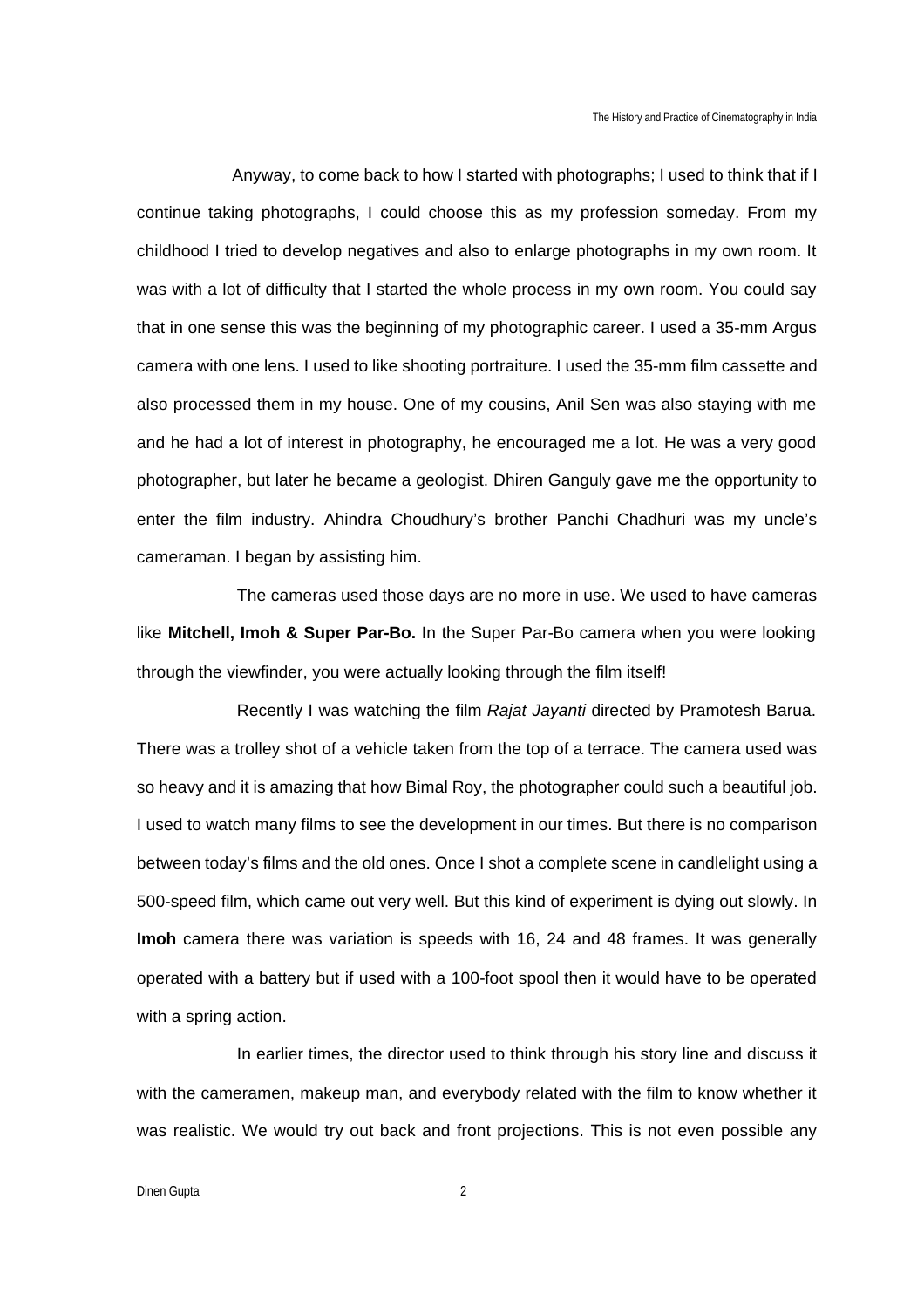longer in any Calcutta studio. But these are very important. The front projection was beautifully done in *Saptapadi* by Ajay Kar. The balance, dimensions and separations were excellently done.

I watched especially the photography of silent films. This helped me a lot when I worked in a film called *Purir Mandir*, which talks about the birth of the temple in Puri. Probodh Das photographed this film almost as if it was a silent film. First a piece of wood came drifting on to the seashore, then a plate was brought and a double print of sea waves was taken. The camera was tilted up and then down perfectly to show the temple arising from the sea. This was done in 1952-53.

Previously, the cameramen never used to reveal everything to their assistants. Even I came across these problems. It was the cameraman who used to give the final exposure. Unlike today, light could not be measured in those times. It was all done with the accuracy of the eye. The same light was used with various apertures like 4, 3 or 2.8. This was never done by assistants. This I later felt was not the correct process. One should measure with exposure meter. I first saw a cameraman called Bidyapati Ghosh using the exposure meter, but I also saw a cameraman like Suresh Das use his eyes, with great accuracy. I got an opportunity to work with Ajit Sen, brother of minister Ashok Sen, who had worked in the UFA studio in Germany. He made feature films there and then came to India. From him I learned how to use 75 mm lens which we use for close-ups and long shots. At first I was worried about the focus. He told me the exposure and slowly I learned to focus and the 75 mm lens gave me more depth because of the exposure. There was a film called *Noromer Yogya*, a mythological film shot in 1957-58 where 75 mm lens was used for long shots. In those days outside shots were taken very rarely. Most of them were taken indoors with backdrop made.

If I get a good script I can volunteer my work but they should utilise me properly. I do not like to work in the confused working environment that is prevalent today.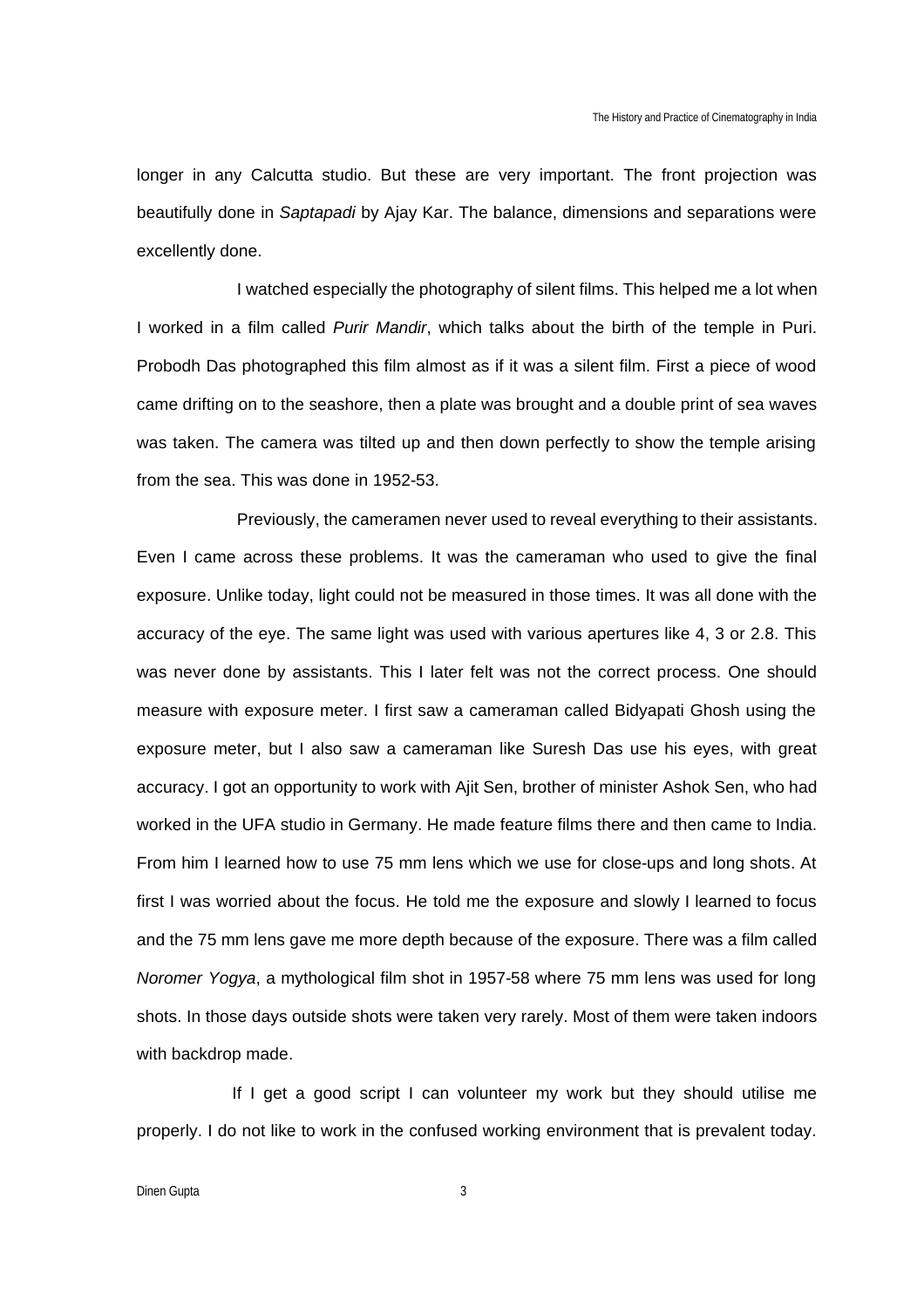Even in my own films I find that I am not doing justice to camera work because I have to look after so many other areas as well. The Camera should be treated as the equal of the other departments of filmmaking, be they acting or music. If we cannot place the camera properly, with the right amount of light and against a proper background, then the whole magic of camerawork gets lost. If there is no proper backdrop then the whole suspense is lost.

Another thing which I do not like in films is too much use of bright colours like red car, green dress, yellow hair band, etc. These attract more than the actors and actresses. The whole thing looks like a picture postcard. Today films are no longer created. They are based on facts like murder and so on. After the murder has been done, the story does not have that strong movement. Like *Mahaprasthaner Path* is a film that makes you wait for the end along with its photography, song sequence, performance of actors and actresses and their make up. Now the art of creating life in cinema is no more. It is more a game of light. It is like watching a disco dance performance. Too many coloured costumes, different hair styles with the absence of theatrical mood and technicalities. It is far from actuality. A scene where a boy is playing a piano on the seashore with his shirt torn off and then riding on a bicycle is quite absurd in reality. If it is a dream, it can still be accepted. There is just no logic. The song may be good but it is quite mechanical with no touch of life in it. Nowadays even Bengali cinema is deteriorating. The glamour of Hindi films cannot be afforded by Bengali filmmakers but they try to copy some parts which give worse results. Backdrop, background and lighting are all lacking. I recently shot a song sequence of a Bengali film which was shot in the rain and cost Rs. 50,000 and I think it is not affordable by a Bengali filmmaker. The song was sung by Sandhya Mukherjee and Manna Dey. Today the actors cannot express the feeling of a song. Thus they look very flat when picturised.

I assisted Panchi Chaudhuri, Santosh Guha Ray, Suresh Das, Prabadh Das, Jatin Das, Dhiren Dey, Sudhir Bose and Ramananda Sengupta. I was also attached with the team of *Pather Panchali* with Subrata Mitra. He was a very talented man and I helped him in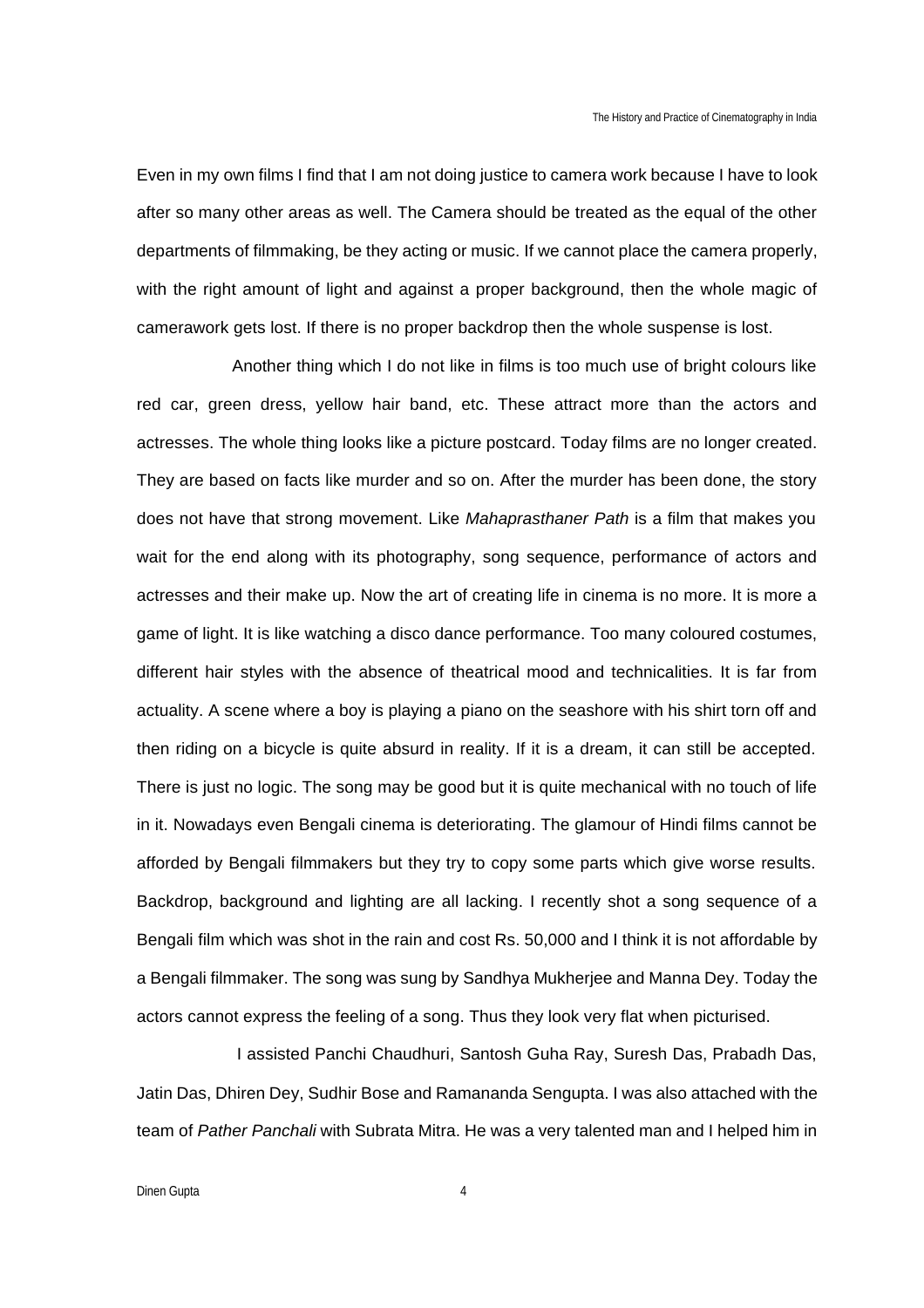many ways; like for a day scene shot with the help of bounce lighting. Then we did *Aparajita*, *Paras Pather* and *Jalsaghar*. I was the camera assistant for all these films. I had already become a cameraman by then and shot films like *Ajantrik*, *Ektara* and *Bhai Bhai* (Oriya). But I could not leave the Satyajit Ray's team. However due to date problems I had to quit. I assisted Ramananda Sengupta in his film *Madhur Athi*. I also worked independently in *Antariksha* and *Ganga*. When I started working independently, I had to shoot three films simultaneously: *Ajantrik*, *Ektara* and *Antariksha*. I worked with Ritwik Ghatak in *Ajantrik*, *Bari Theke Paliye*, *Meghe Dhaka Tara* and *Nagarik*. I shot almost 70 films as a cameraman. Then after I became a director, I still handled camera for films like *Chowringhee*, *Sankha Bela* and few others.

There was a film called *Ashite Ashio Na*. The story goes like: there was pond in which whoever dipped would have half his present age. When this film was released, our Prime Minister was Lal Bahadur Shastri. He came to visit this pond with his secretary. Shashtri's character was depicted by Rabi Ghosh and his secretary was Kamal Mitra. One day Rabi Ghosh came out from the tent and dipped in the pond to become small and then took another dip. After dipping twice he became very small. This was the story of the small Prime Minister who had to be photographed. I did not do such work before and so I suggested a cameraman from Bombay. A cameraman called Satya Narayan came and shot the scene, but before the projection he left. Then I took over the job and shot in one strip. This shot was taken by trick process. All the shots were taken in 75 mm lens and the shot of Rabi Ghosh was taken in the same strip at 25 mm lens. Both the sides were masked. The Mitchell camera has its own mask inside, which is close to the film. I made a full dummy of the real shot and satisfied the producers and directors first. Then I shot with actual artists.

From my childhood I had a very good relation with Ritwik Ghatak and from the film *Nagarik*, the relationship grew stronger. His next film was *Ajantrik*, then *Bari Theke Paliye* and *Meghe Dhaka Tara*. I had a very good understanding with him and I always tried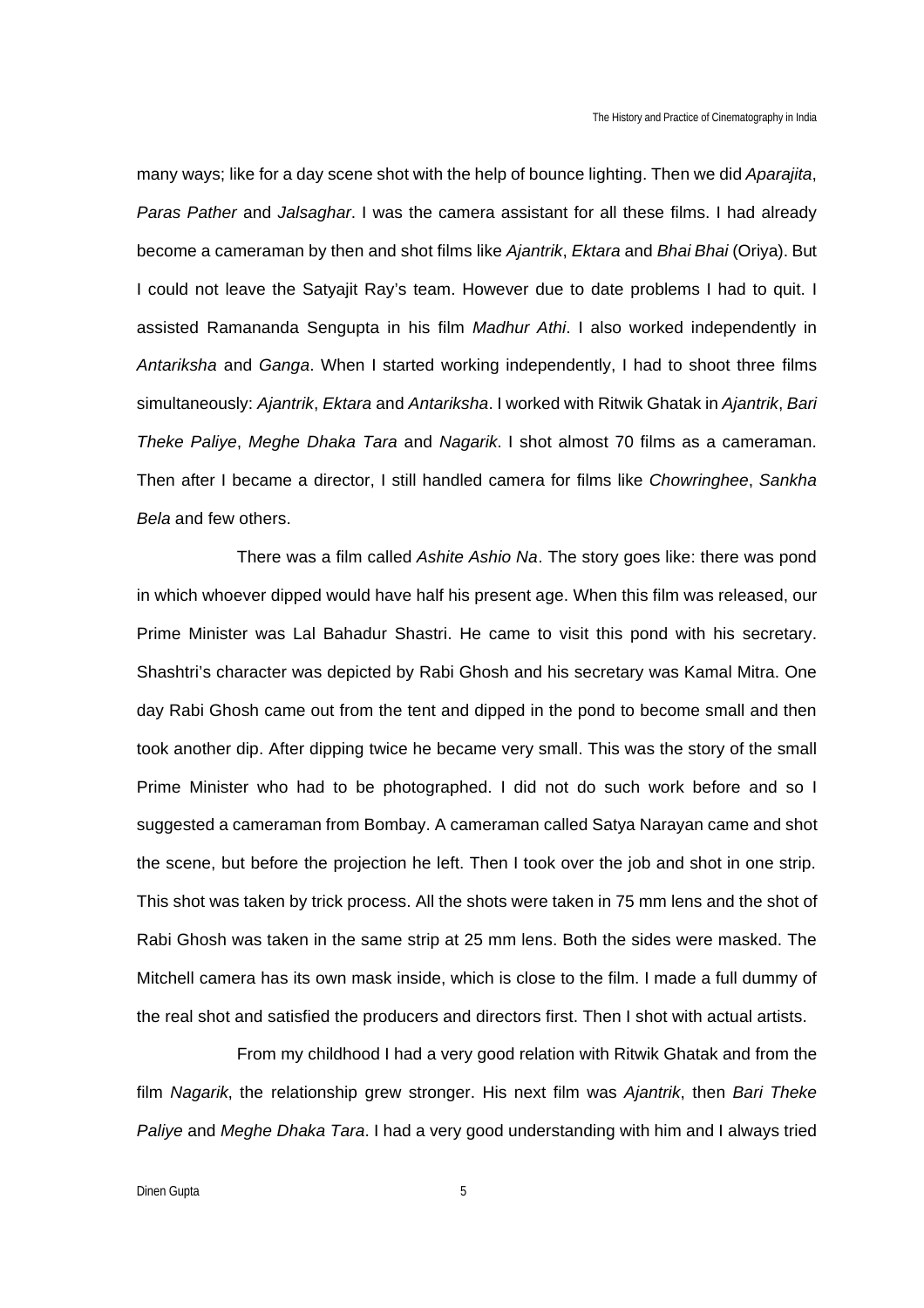to photograph his thinking, which I could do in many films. In the scene inside the car in the film *Ajantrik*, the composition of lighting was matched correctly with the exterior in a balanced way. In those days there were no generators or battery lights. There were morning scenes, scenes of afternoon, evening and also of a rainy day. I always tried to give what the director wanted. Then I never used meter and did all these jobs through my eye. Even today in spite of having meters, I sometimes feel that your eye can be a better judge of lights. If the lighting is not correct then you cannot have that life in your photography.

In *Bari Theke Paliye*, when the boy runs away from his house and reaches Calcutta, he sees everything enlarged. This was shot consciously in 18 mm lens. These decisions were all discussed earlier. Sometimes we also worked without filters. When I used to do still photography, I never used filters but the black and white effect came quite well. So I thought why will it not work here? So I did it. In *Ganga* also there are works without using filters and are looking good. In *Ajantrik*, Ritwik babu wanted that when Kalwar was going away after buying the car, and Bimal is watching, the head light of the car and the reflection of the glowing sun should fall on Bimal's eyes filled with tears. The reflected light from the head light falling on the lens and also on Bimal's face was really very painful to do. The director wanted this. It looked very good on the screen.

In *Meghe Dhaka Tara*, *Chhacher Bera* the night scene in which the song *Je Rate Mor Duar Guli Bhanglo Jhare*, was shot in three shots. The background was looking very dull but I thought that if I give some light then the picture would look flat. So I pasted a white cloth at the back and reflected the light on the cloth. When I shot in 75 mm lens, it gave a very soft glow in the background and light on the face was less. There were backlights, high lights and cheek light so that the separation of the face comes out well. This was actually the portrait light which we do not find now. In *Meghe Daka Tara* there is a scene where he visits his friends house and finds his sister there. Shadows have been used to show that she was very tired and was broken down from inside. There was a sound of a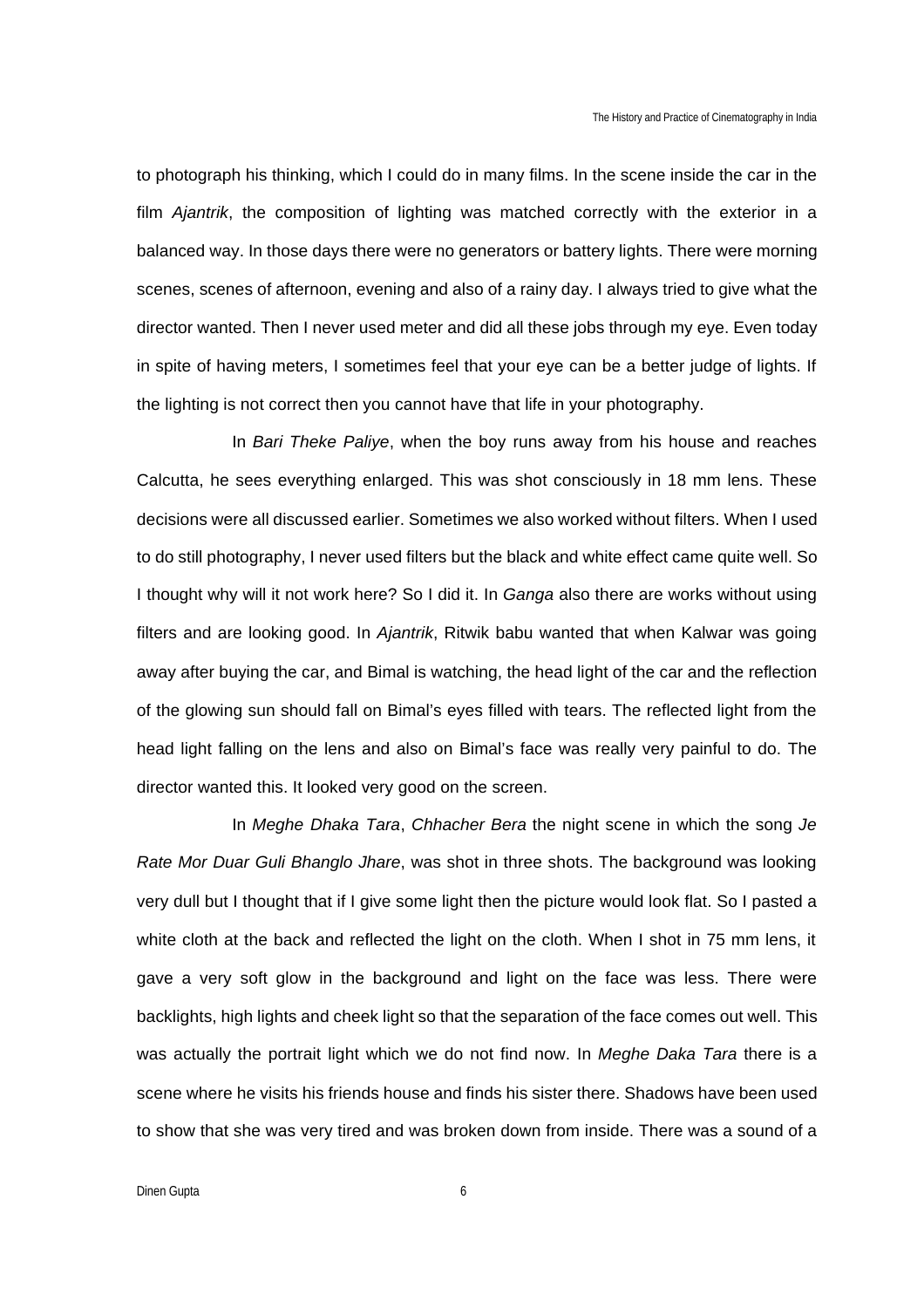whip in her tiredness. I used some dark patch at her back to show that she was coming out from the dark, which signified her pain that she carried throughout her life but did not get anything in return. Any decorative light would not have brought this effect. So I used only one light from which the shadow fell. The face light fell on the staircase. This was a separate light and as she came down the staircase her face grew darker. These were all planned in advance and hence the cameraman's contribution was registered. I used reflected light while shooting inside the room. I generally try to maintain the source of light which I did in *Antariksh*, *Ganga*, *Meghe Dhaka Tara*, *Bari Theke Paliye* and *Akash Chhoya*. But always the source of light could not be maintained properly and the pictures were somewhat hazy.

Nowadays, same lighting goes with almost 10 scenes. But I used to change light in every scene because I thought every scene differed and hence lighting should also differ, whether it is a day or a night scene. The directors of today cannot differentiate between the lighting used for different times. If he is asked to show an afternoon scene, first it has to be decided whether the sun has already set or is still there. If the director wants a sunlit afternoon then I pass a strong side light from the window side to give the effect of the setting sun. The shadow that falls and the source of light are given a slight wash and backlight is provided to avoid shadow from falling on the wall. I never faced any problem with the directors regarding time because I always set my lighting before the director entered. Before my final lighting, I always visit the set four to six times and discuss with the art director about the settings outside the framed shot. I did this even for black and white films. This is very important to set the lighting for a particular scene. The relationship between the cameraman and the director should be congenial. The cameraman should always listen to what the director wants in his film and if the director is less competent to handle situations then the cameraman should do the needful without taking the credibility into his own account. This relationship can only make a good film. A cameraman is not a director, he is a cameraman.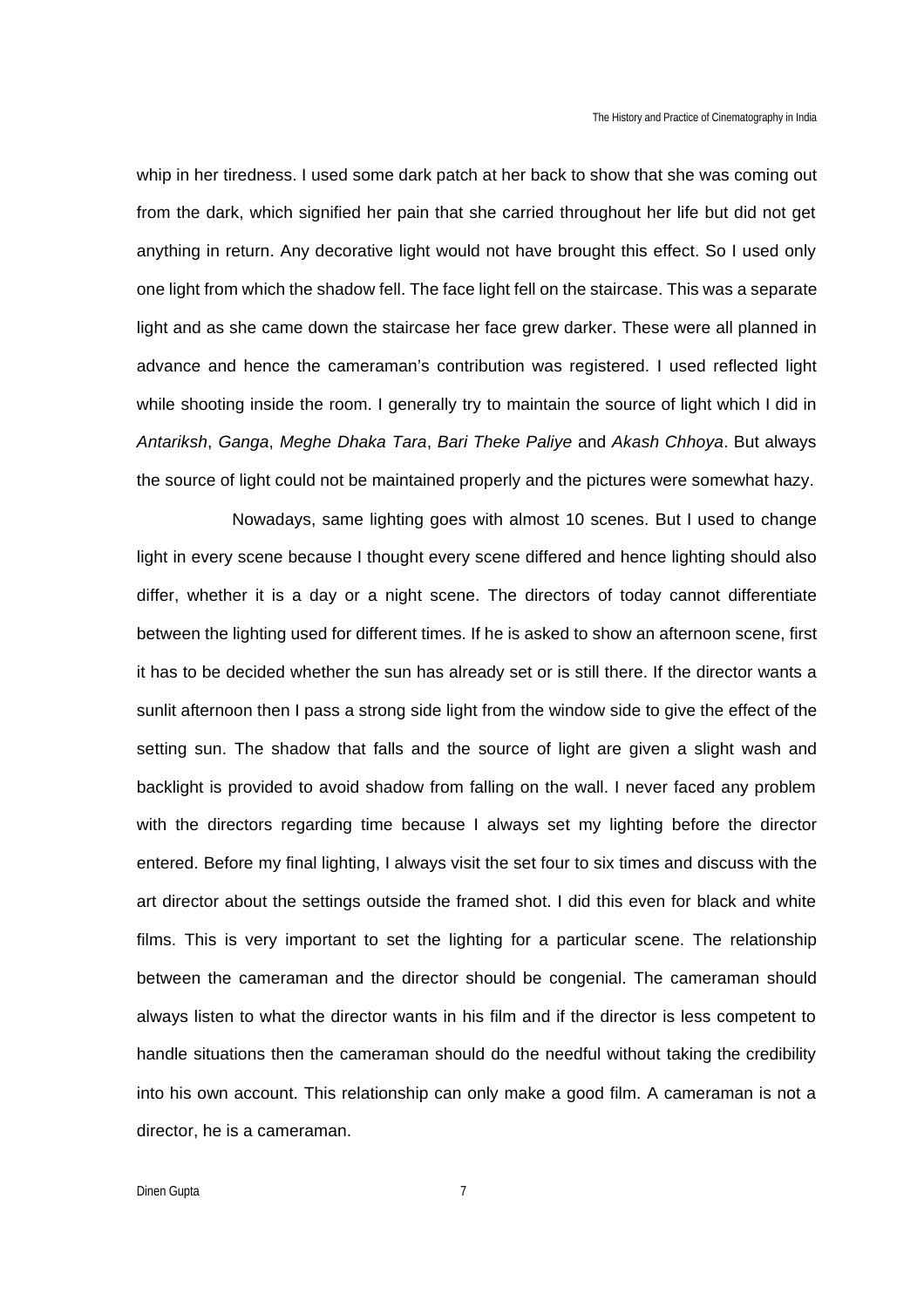Sometimes it also happened that directors came to me and surrendered that he cannot handle a particular picturisation, say that of a song sequence. For that a cameraman should have the sense of editing to handle such jobs. I have also done such jobs. There was an early morning shot when someone was running away from a house. The person came through different rooms and finally reached the main entrance. When he came out of the house the sun was just coming out and the sky would look exactly like that. When he looks back the house is seen like a dark structure and his face is lit by a patch of light coming from the rising sun. That patch had to be shown as a correct sunlight. But the picture is black and white and there was no scope of creating the scene with any colour. Then as he looks, the sun is seen coming out through the leaves of a tree. For this scene, I went and shot a real sunrise and while editing, this was added which looked very good. In *Meghe Dhaka Tara*, the scene when the sister snatches the letter from the brother was shot inside a room. The set was done on the banks of a pond in Technician Studio. The light was reflected from the water on to the walls all through. All these ideas were of the director and I only followed his orders. What the director thinks is very difficult to visualise and picturise and this can only be done through proper coordination among director, cameraman and the editor.

In *Pather Panchali* when Harihar returns after the death of Durga, and asks about her whereabouts, the mother cries holding Durga's saree. Karunadi, the mother, said that she could not cry like that. After a while, Manikda (Satyajit Ray) said, "Well, you need not have to cry. Just take the cloth slowly near your face and Subrata will take the camera slowly on your face." This sequence had a sad music which played the crying role very well. In *Meghe Dhaka Tara*'s last scene, when the sister says her brother that she wants to live, the camera moves 360°. This pan was marvellous and there were four twists of camera. Similarly it was in *Pather Panchali* when Durga was getting wet in rain. First we thought we would use a trolley but that was not possible on the muddy soil. At that time zoom was not there. We had to change lenses to 35, 40, 50 and 70 at the same place to register the rain.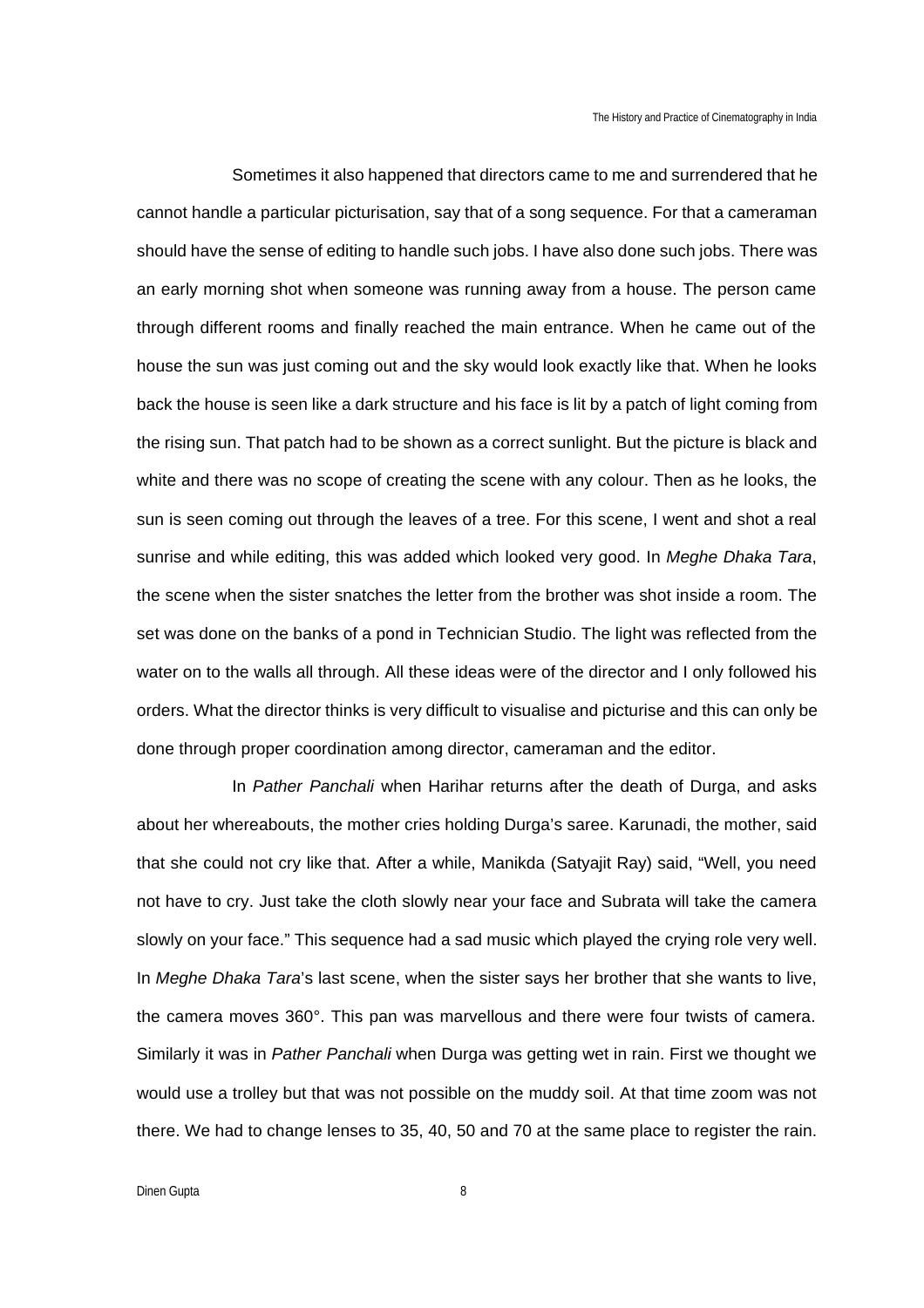Then there were long and mid shots. I made a film called *Benarasi* in which a man kidnaps a girl from the bank of Ganga. I set the trolley on the banks of the Ganges to shoot the scene from in-between the crowd. The camera came out from the water of the Ganges and 10 people were pulling with a rope and I moved up operating the camera. That was an excellent shot.

*Natun Pata* was my first film as a director, and it also won the National Award. Photography was quite well done and it was good also in *Marjina Abdullah* and *Devi Chaudhurani*. Previously we had efficient electricians who understood what I wanted. They had an idea as to which light I wanted and also which would suit in that location. Now we do not have electricians. Now people who work on the floor use only flat lights like Multi 20, Hard/soft and Halogen. With all those lights the scene becomes so hazy that camera work is no more seen. Earlier, the electricians worked totally in a different pattern. I remember a film in which Ashit Burman was wearing a white tie. We measured the length of the distance Ashit Burman walked and then dodged the tie. We tried to underexpose the tie so that it did not match with the face light. We also avoided the shadow to fall on the shirt. I also worked for catwalks. We had the initiative to learn and we worked for it but the present generation does not want to learn but are very particular about counting notes. I lacked two things. I never counted money and I had no sense of time that was consumed in my work because I did not have a watch. Today *time* and *money* is the main factor. Work satisfaction is no more there and work efficiency is no longer seen.

My first colour film was Utpal Dutta's *Jhar*. It was shot in Raj Bhawan for 15 days and the photography was excellent. I always tried to photograph like a painting. Today in Hindi films, the photography is somewhat flat. Though 500 ASA is available but is not utilised to its extent. Probably they are thinking that it can be used only for depth of focus. I did not have any favourite aperture and have worked according to the available lighting. But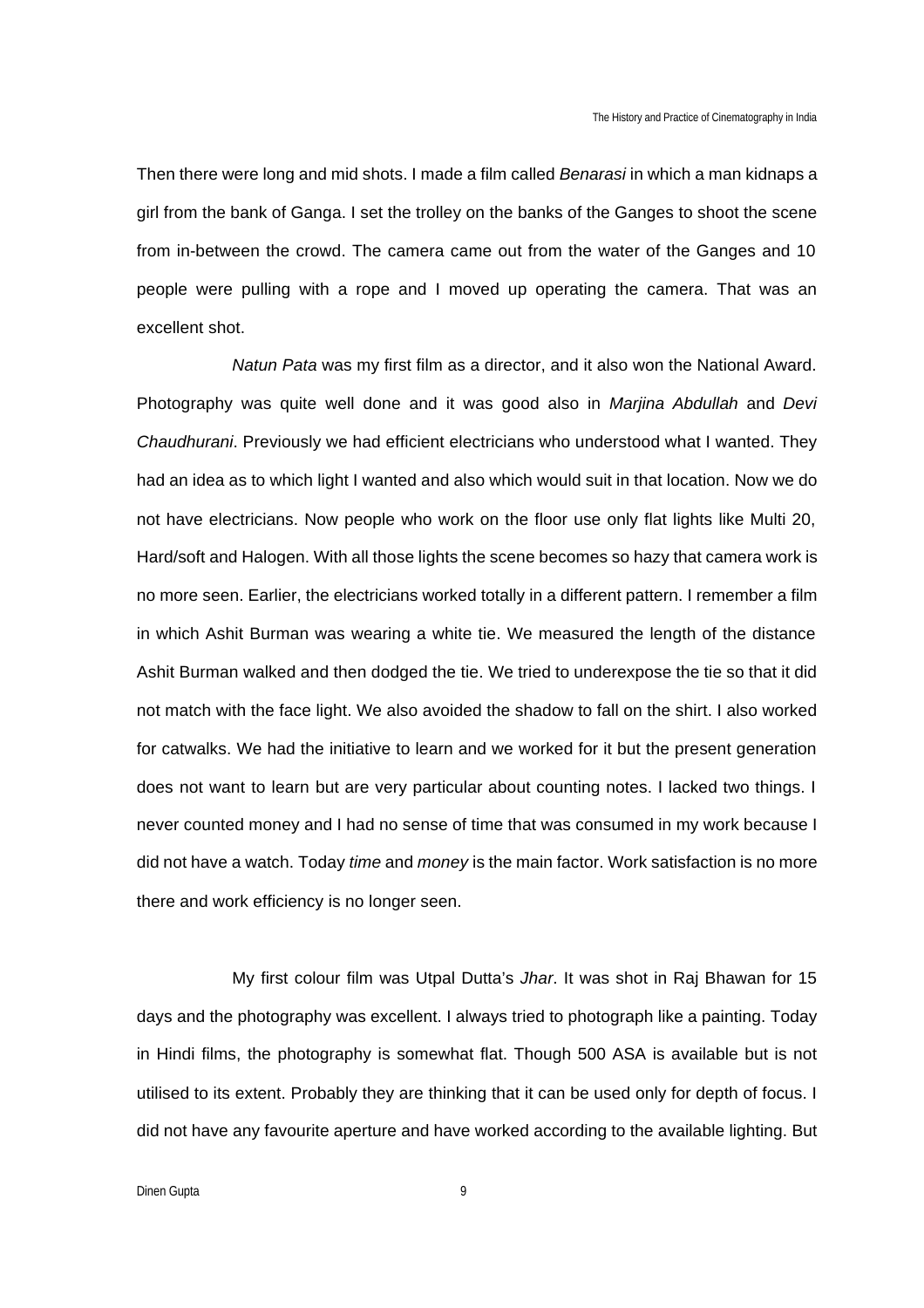I always tried to maintain certain specific apertures. While working indoors, I tried to maintain the aperture at f4. Till now I work with indoor and outdoor set together. In my last film too, I blended the two sets but I try to maintain the uniformity of the negative.

The laboratories of Calcutta are in the same condition as the Calcutta State Transport buses. There is no quality consciousness, or the will to improve the standard and quality. Whatever is there, is all. These laboratories process in 'Gamma' and then print in flat light hence, the output is not very good. But laboratories like Prasad and other private labs try to do some good work provided the negative has something substantial. I first started my colour photography with lillies. Then I shifted to 'Band' where corrections had to be made at every print. Now in labs, when they find the chemicals slightly weak, they use a fresh bath. The particles of the film remain in the water while processing and when fresh bath is poured, the particles start moving and get attached to the film. Thus, some 'stars' are formed. In private laboratories, they drain out the chemical after certain thousand feet. This is not there in government studios. As bath is very expensive, the government cannot afford a fresh bath every time and wait for the negatives to come. May be they are economically correct….

I have also worked in video for many serials and am still doing so. I will be starting *Chowringhee* and *Nishi Kutumbo*. For video photography, composition should be good and camera operation should be excellent because there are no long shots, but mid shots and close shots. The lights which are available here are simply poisonous for cameramen. The colour temperature is not uniform. The use of 3200 Kelvin is not there at all and about 90 per cent of the cameramen do not even feel it. Photography is totally a different temperament, expression and image. If these things can be placed properly in mind then I think even video photography can be done very well. The serial *Mirza Ghalib* had very good photography done by K K Mahajan. To preserve classics, which is very important, can only be done in Super 16. If I am asked to repeat my older films I cannot do them. This is because, the atmosphere is not there, secondly the mentality of technicians and also actors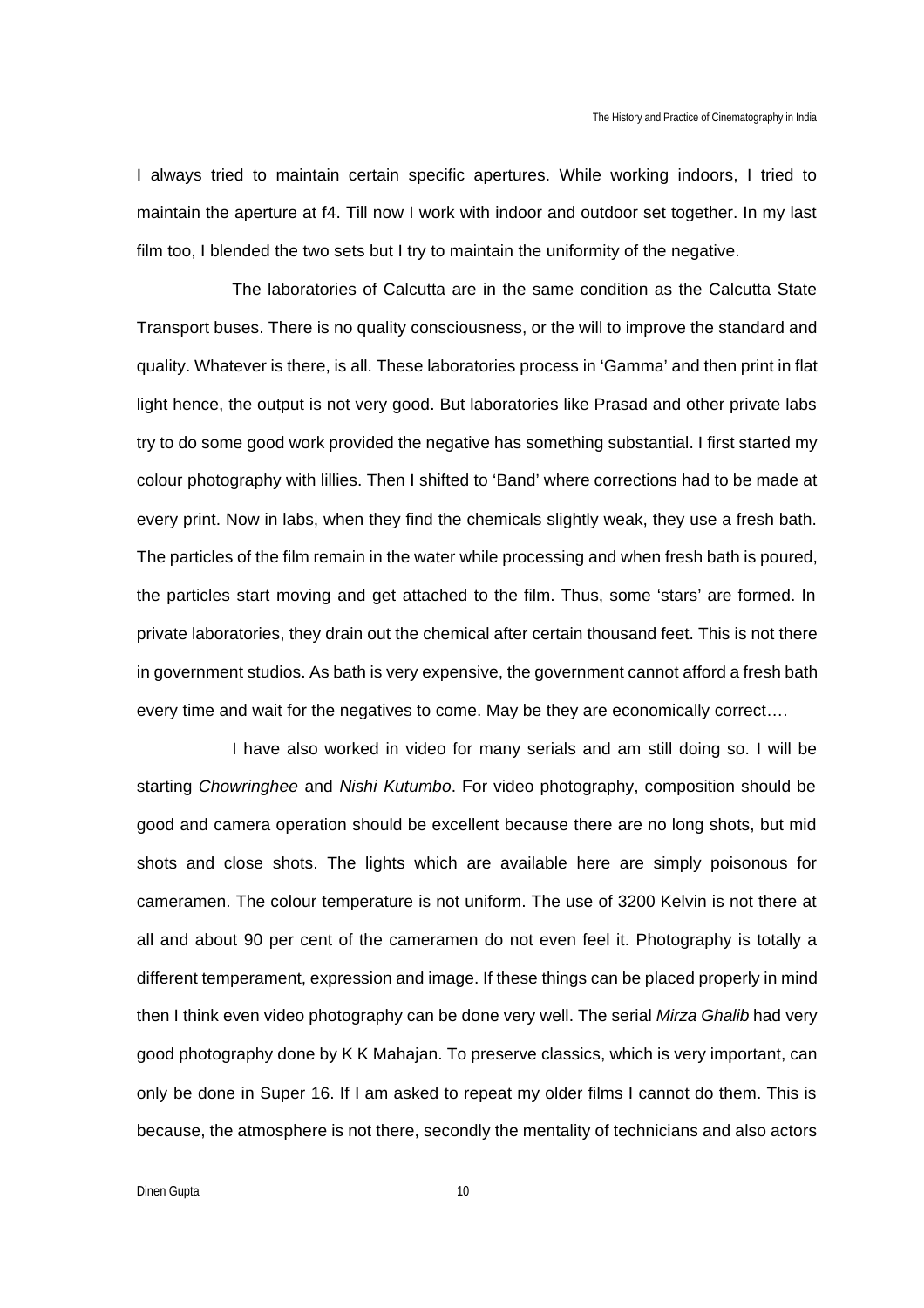have changed. Now these people ignore the audience and pass their time. The actors do whatever they are told to do irrespective of their involvement. For *Marjina Abdullah*, I had made my own design elements and made the set and arranged the pops accordingly. There was a large idol inside which was made by a well known artisan in Calcutta. There was dynamic camera movement in the whole film.

In my career I faced many technical problems. Like sometimes I have to move from normal lens to zoom lens because the person moving the trolley cannot keep the timing. These types of problems come very often and are also solved by compensating with the artist. The camera moves a bit and the artist also moves along with it. When a crane moves at the right time, the output is good. These timely operations cannot be seen now.

The films which inspired me from my early childhood are Pramotesh Barua's *Mukti*, and Sushil Mazumdar's *Jogajog*. Ajit Sen was the cameraman of this film with excellent photography. Pramotesh Barua's another film *Sesh Uttar* was another film that I liked very much. In *Mukti* there was a track shot in the opening. I thought it was a zoom shot as there was no trolley. But later I came to know that the successive doors were made of same sizes so as to move the trolley. The camera then used was **Super Parbo**. I used this camera to shoot a film called *Bandhu*. It is very difficult to shoot with this camera. You have to see through the film and you need a white outline to see the characters moving. Once I was shooting a back projection in a studio where the scene is in the bunk of a train. An artist was on the upper bunk and Mala Sinha was on the lower bunk. I had to follow the artist coming down from the bunk and then compose the scene with Mala Sinha. But I could not see. It was a shot of a winter night with black blanket wrapped around the artist. The whole scene was black for me. The director asked me "What happened? He already came down and you are still standing up there." Then it was decided that after the artist gets up, he would sit for a moment. His sleeping suit was light coloured which allowed me to catch him in the frame. We came across many such situations. Now the directors sit in front of the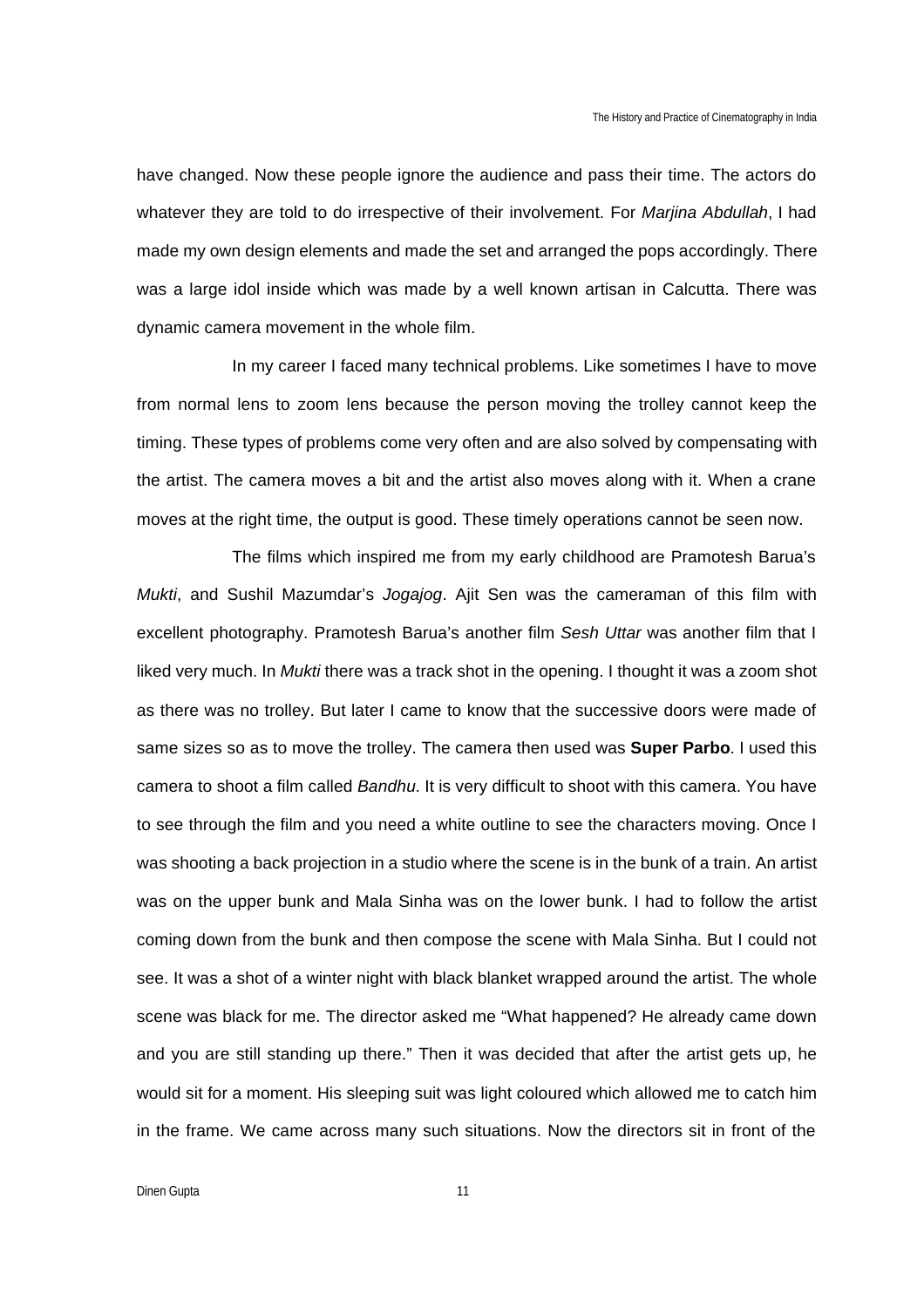monitor and watch every move. The work is much easier. After shooting, I always used to go to the studio to watch the processing of the negatives. Then I used to see every negative on the table, put my signature and then come for shooting.

I liked Hollywood films like Gary Cooper's *Bridge on the River Coy*, Paul Muni's film, I do not remember the name, with a flock of birds, and many more films. While watching I always used to think if I could use the same techniques in my film and I tried a few of them too. I did a film called *Uttar Megh* where I tried to photograph in that way. I did indoor shooting of a vehicle standing at the level crossing where the train passes away focussing its light on the person's face and after it passed away the tail light of the vehicle lit up and the level crossing opened. I did this kind of photography in many films. I think the concentrating effect, which the black and white films had, cannot be seen in coloured films due to its different angles of focus. In my film *Natun Pata*, the girl receives a letter from her in-laws and reads it on her way to the house. The sun is setting and the mother is seen picking up dried clothes. The sister-in-law reads out the letter to the mother as she moves inside the house and her face turns dark. There was no reflection, only one shot in natural light and even the exposure was same. If you change the exposure within shots then it cannot be compensated with the light number.

Sometimes it so happens that the photography is marvellous but it does not go with the film. Few shots were like this in *Ganga*. But Nishida and Rajan Babu let those shots go. In *Ganga* the far view was quite distinctively used. This was done by conditioning the light. Light conditioning work is also there in *Ajantrik* where 75 mm lens was used before which there was a pile of paddy and the car standing back. I used to separate the light conditioned shots to maintain the depth of the scene. Nowadays nobody takes so much care. Even I have become like this. Because there are certain producers who feel that the film cannot run if certain actors or actresses are not there. But actors do not have any value if the film is not successful. But you cannot make them understand nor do they try to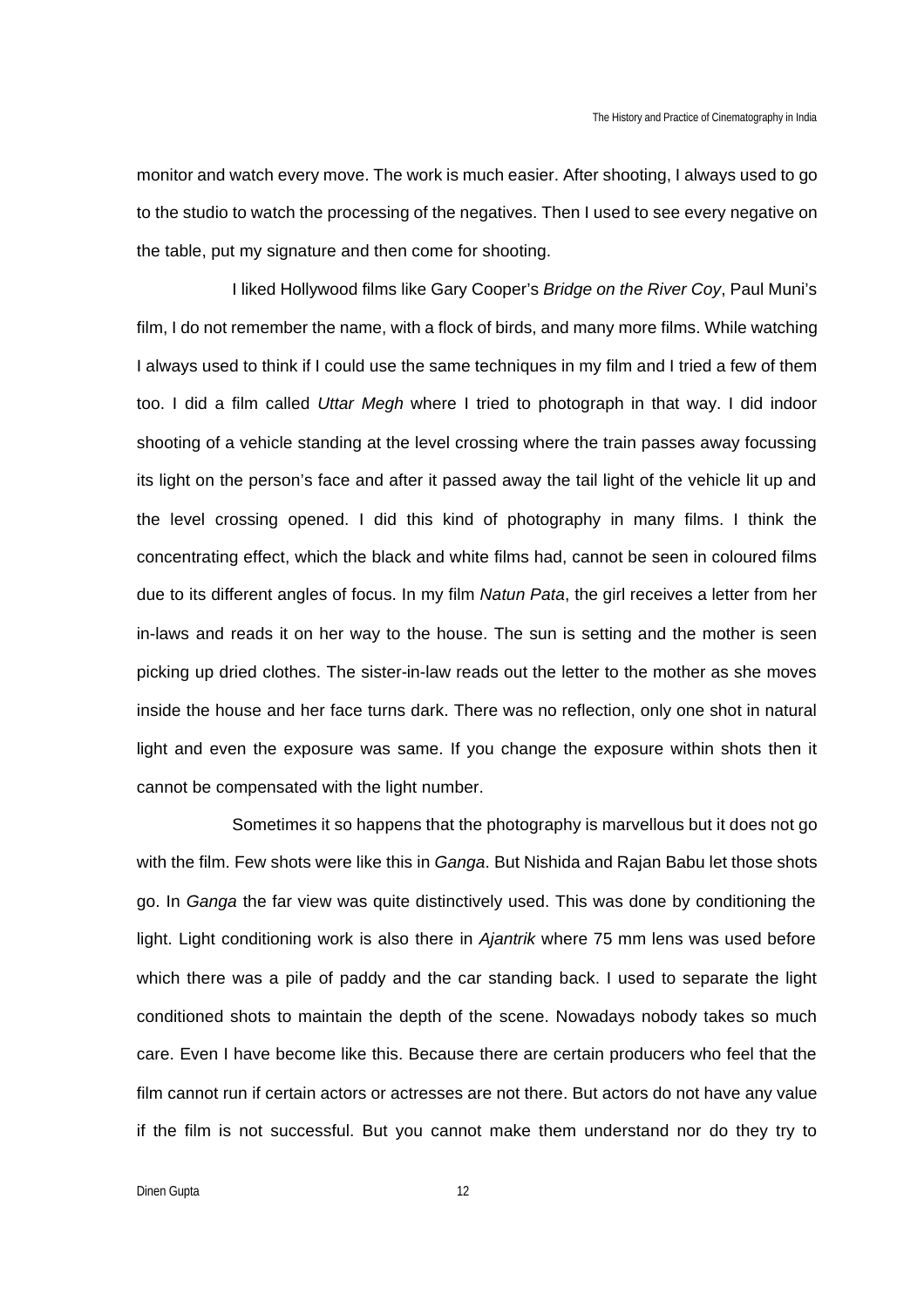understand. I worked with Tapan Sinha in *Hate Bajare* where the first entry of the villain was shot with a close-up of a dog with voice over and slowly the camera pans and catches the glimpse of the villain taking to Vaijayantimala. I found this operation most difficult because the movement of the dog, the trolley movement and shooting the villain's face while the camera was moving was very difficult to synchronise. There should always be coordination with the art director but it is mostly not found today because art directors have become *pandal* masters. Even the *puja pandal* makers are better art directors today with good sense of lighting. I worked with Banshi Chandragupta and Rabi Chatterjee who were like Kartik Bose, a renowned art director.

In *Pratham Pratishruti*, I made a one-storeyed house into a double storeyed house but it could not be understood that it was not originally a double storeyed building. I always discuss the set design with my art director but after the construction the design does not always remain the same as we discuss earlier. This is due to inefficiency of the art director. Banshi Babu always used to look through the camera till he was satisfied with the set, as he wanted it to be. He used to see every detail of the set before taking a shot. Set plays 60 per cent role in photography and then comes lighting. Today the directors cannot present the sense of feeling of a person who has just left a place. They show the place with some bright colours or use designer curtains and walls, but the feeling of a used place cannot be portrayed anymore. I have to do few things if I want to show it in my film like crushing the bedcover or keeping a glass of water which is half drunk. These things normally do not come in the heads of today's directors; they have to be pin pointed.

Cinema halls do not have good projectors to screen a film with night shots in total darkness. They cannot show the clarity of the scene. So now I have to use low lights to cut the figure from the dark for clarity, and in this we lose the charm of the film. The theatres do not maintain the reflectors in the projectors and even the projector operators are least bothered about the quality of the film. Good operators are no longer there, there is no